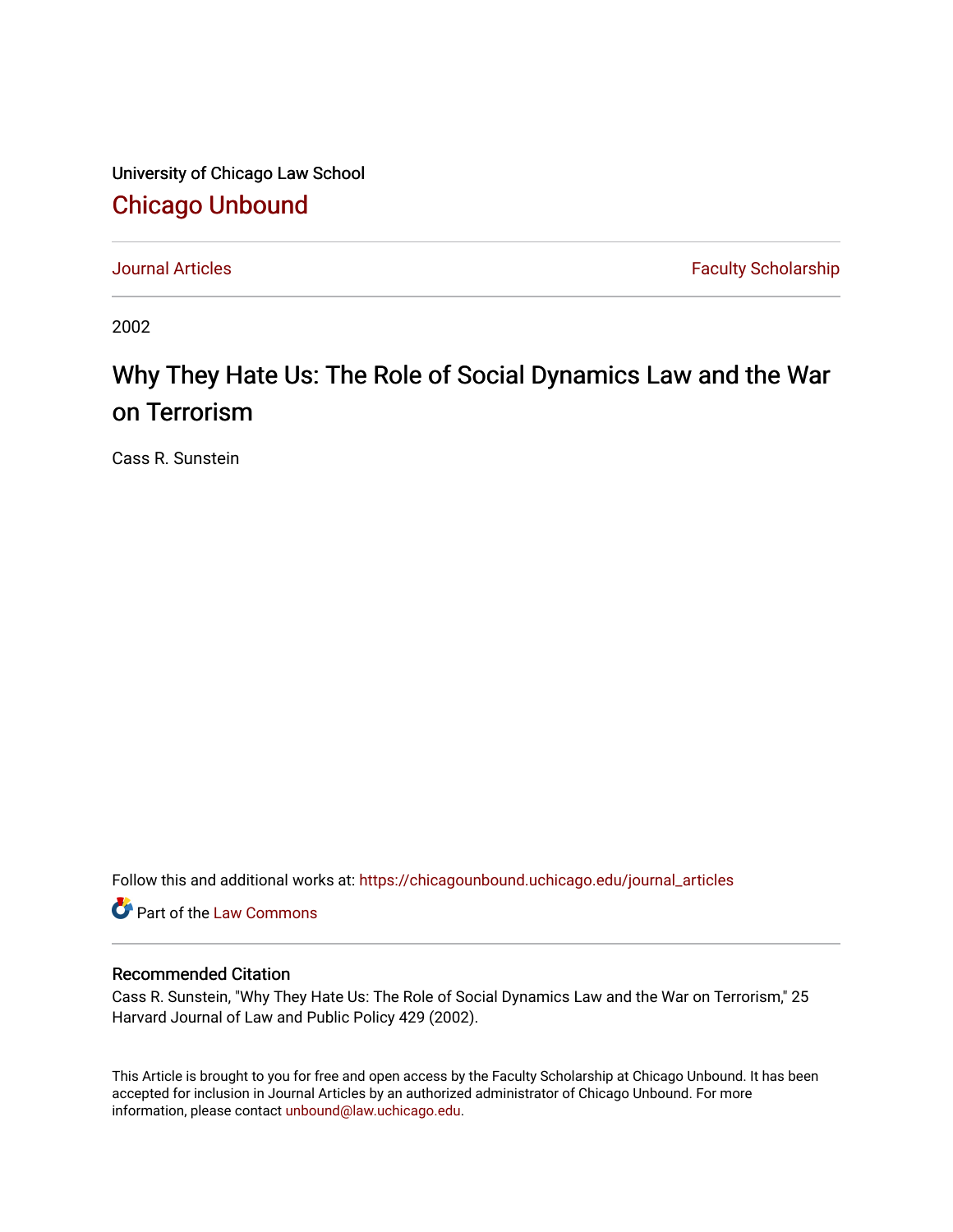# WHY THEY HATE **US:** THE ROLE OF SOCIAL DYNAMICS

## CASS R. SUNSTEIn\*

### I. THE THESIS

My goal in this brief Essay is to cast some new light on a question that has been much discussed in the aftermath of the attacks of September **11.** The question is simple: *Why do they hate us?* I suggest that a large part of the answer lies, not in anything particular to Islam, to religion, or even to the ravings of Osama bin Laden, but in social dynamics and especially in the process of group polarization. When group polarization is at work, like-minded people, engaged in discussion with one another, move toward extreme positions. The effect is especially strong with people who are already quite extreme; such people can move in literally dangerous directions. It is unfortunate but true that leaders of terrorist organizations show a working knowledge of group polarization. They sharply discipline what is said. They attempt to inculcate a shared sense of humiliation, which breeds rage, and group solidarity, which prepares the way for movement toward further extremes and hence for violent acts. They attempt to ensure that recruits speak mostly to people who are already predisposed in the preferred direction. They produce a cult-like atmosphere.

With an understanding of group polarization, we can see that when "they hate us," it is often because of social processes that have been self-consciously created and manipulated by terrorist leaders. These social processes could easily be otherwise. If they were, terrorism would not exist, or at least it

**<sup>\*</sup>** Karl **N.** Llewellyn Distinguished Service Professor of Jurisprudence, Law School and Department of Political Science, University of Chicago.

*<sup>1.</sup> See* discussion *infra* Part II; *see generally* ROGER BROWN, SOCIAL PSYCHOLOGY: THE SECOND **EDITION** (1986); Cass R. Sunstein, *Deliberative Trouble? Why Groups Go To Extremes,* **110** YALE L.J. **71** (2000).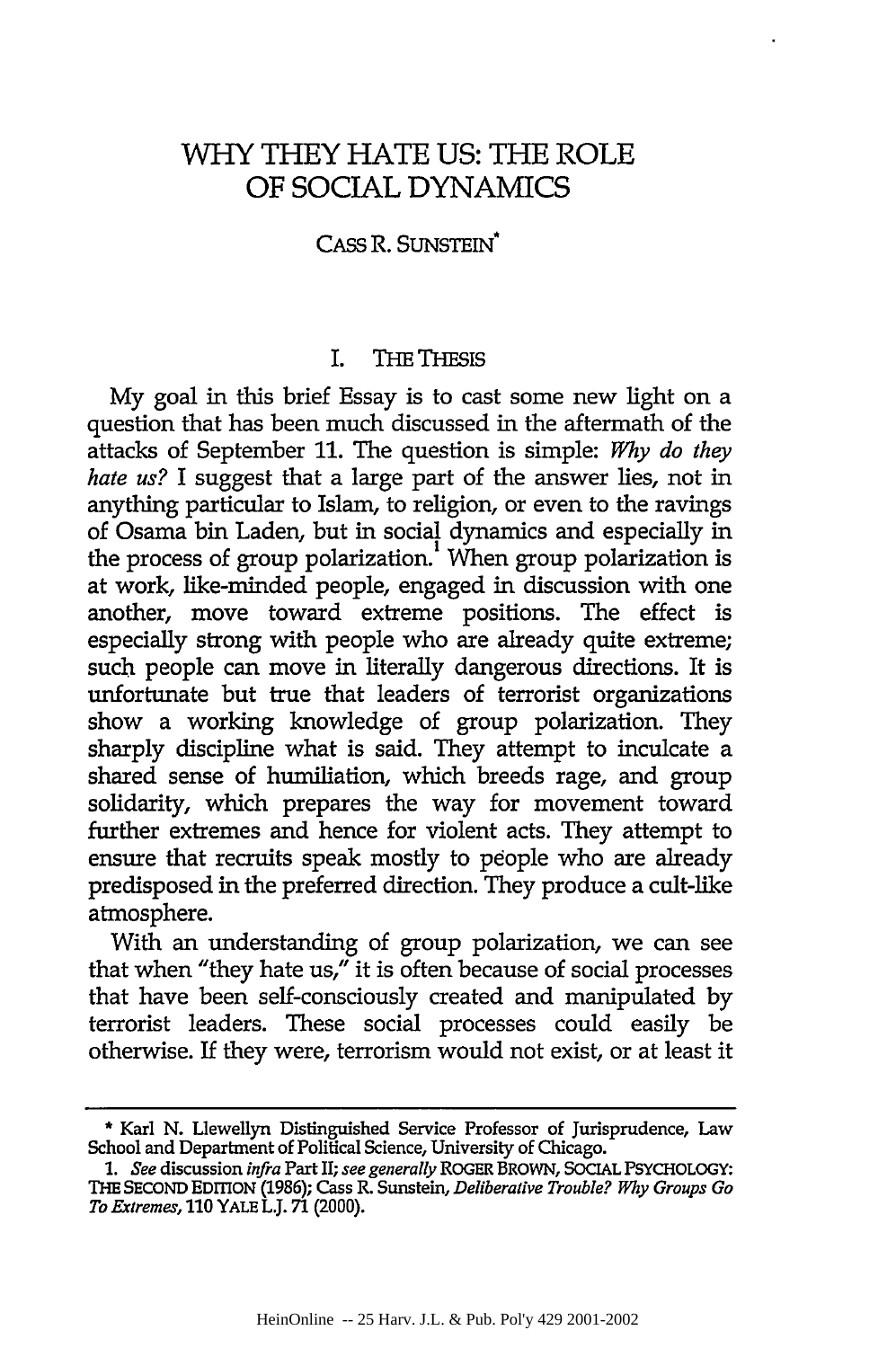would be greatly weakened and its prospects would be diminished. There is no natural predisposition toward terrorism, even among the most disaffected people in the poorest nations. When terrorism occurs, it is typically a result of emphatically social pressures<sup>2</sup> and indeed easily identifiable mechanisms of interaction. More broadly, ethnic identification **3** and ethnic conflict are a product of similar pressures;<sup>3</sup> an understanding of "why they hate us" is thus likely to promote an increased understanding of social hatred in general.

We can draw some conclusions here for the law of conspiracy, for freedom of association, for the idea of "political correctness," for the system of checks and balances, and for possible responses to terrorist threats. Thus I shall identify the distinctive logic behind the special punishment of conspiracy: those who conspire are likely to move one another in more extreme and hence more dangerous directions. I shall also urge that freedom of association helps to fuel group polarization-a healthy phenomenon much of the time, but a potentially dangerous one in some contexts. I shall urge, finally, that an especially effective way to prevent terrorism is to prevent "terrorist entrepreneurs" from creating special enclaves of likeminded or potentially like-minded people. It might seem tempting to object to such efforts on the ground that they interfere with associational liberty, which is of course prized in all democratic nations. But we are speaking here of terrorism and conspiracy to kill American citizens; in such cases, the claims for associational liberty are very weak. Conspiracy is the dark side of freedom of association, and it is a form of conspiracy that I am discussing here. One of my largest goals is thus to provide a window on the nature and consequences of conspiracy in the particular context of terrorism.

<sup>2.</sup> I do not mean to deny the possibility of lone terrorists, or the potential role of individual hatred, even mental illness, in some terrorist activity.

*<sup>3.</sup> See* Timur Kuran, *Ethnic Norms and Their Transformation Through Reputational Cascades, 27* J. **LEGAL** STUD. 623 (1998).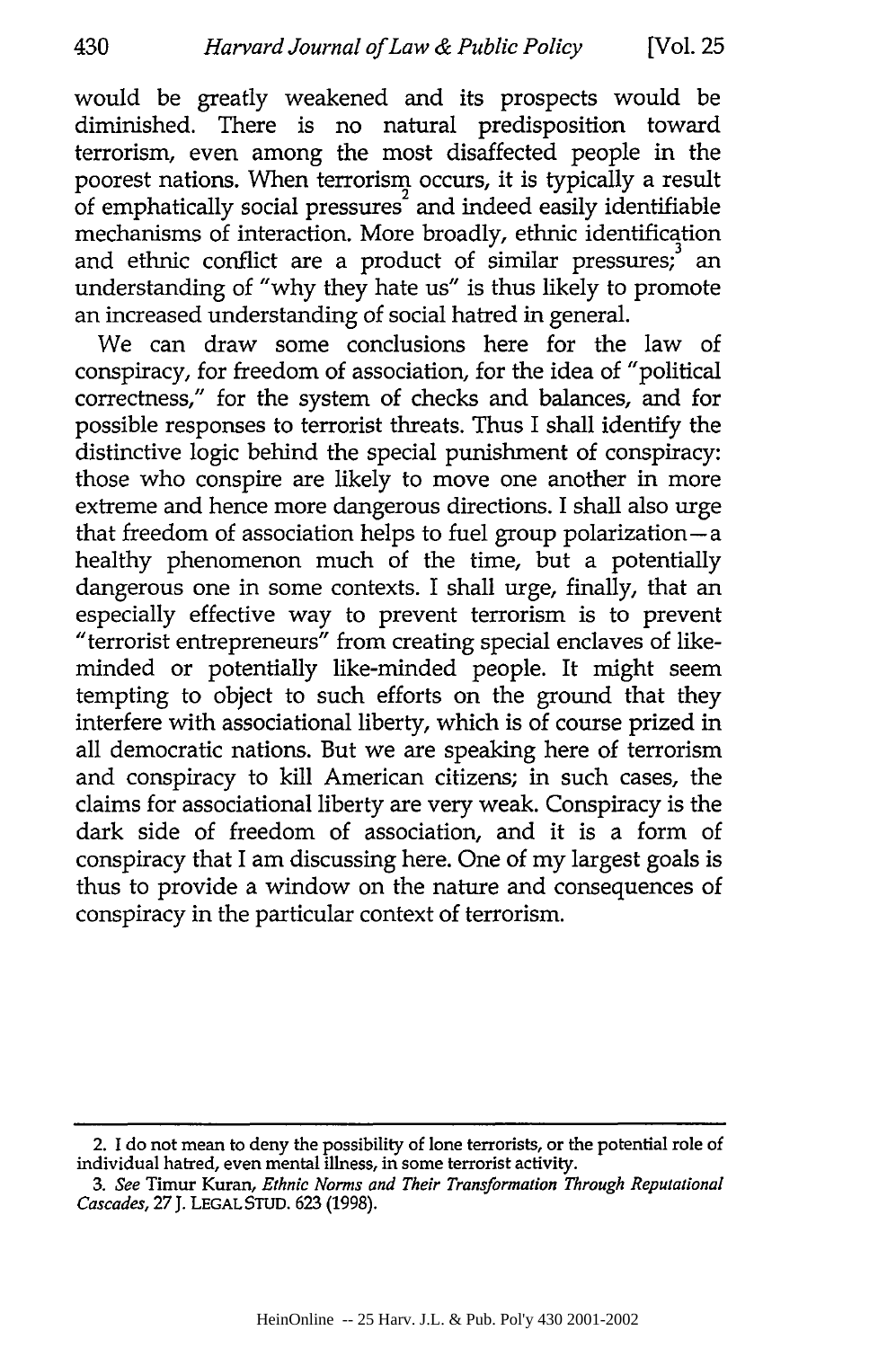#### II. THE BASIC PHENOMENON

#### *A. What Groups Do*

Let us begin with some social science research that seems very far afield from the area of terrorism. In 1962, J.A.F. Stoner, an enterprising graduate student, attempted to examine the relationship between individual judgments and group judgments.<sup>4</sup> He did so against a background belief that groups tended to move toward the middle of their members' predeliberation views. Stoner proceeded by asking people a range of questions involving risk-taking behavior. People were asked, for example, whether someone should choose a safe or risky play in the last seconds of a football game; whether someone should invest money in a low-return, high-security stock or instead a high-return, lower security stock; whether someone should choose a high prestige graduate program in which a number of people fail to graduate or a lower prestige school from which everyone graduates.

In Stoner's studies, the subjects first studied the various problems and recorded an initial judgment; they were then asked to reach a unanimous decision as a group. People were finally asked to state their private judgments after the group judgment had been made; they were informed that it was acceptable for the private judgment to differ from the group judgment. What happened? For twelve of the thirteen groups, the group decisions showed a repeated pattern toward greater risk-taking. In addition, there was a clear shift toward greater risk-taking in private opinions as well. Stoner therefore found a "risky shift," in which the effect of group dynamics was to move groups, and the individuals that composed them, in favor of increased risk-taking.

What accounts for this remarkable result? The answer is emphatically not that groups always move toward greater risktaking. Some groups-asking, for example, about whether and when someone should get married, or travel despite a possibly serious medical condition-tend to move toward greater

<sup>4.</sup> *See* **J.A.F.** Stoner, A Comparison of Individual and Group Decisions Including Risk (1961) (unpublished master's thesis, Massachusetts Institute of Technology, School of Industrial Management) (on file with author); *see also* **J.A.F.** Stoner, *Risky and Cautious Shifts in Group Decisions,* 4 **J. EXPERIMENTAL SOC.** PSYCHOL. 442 **(1968).**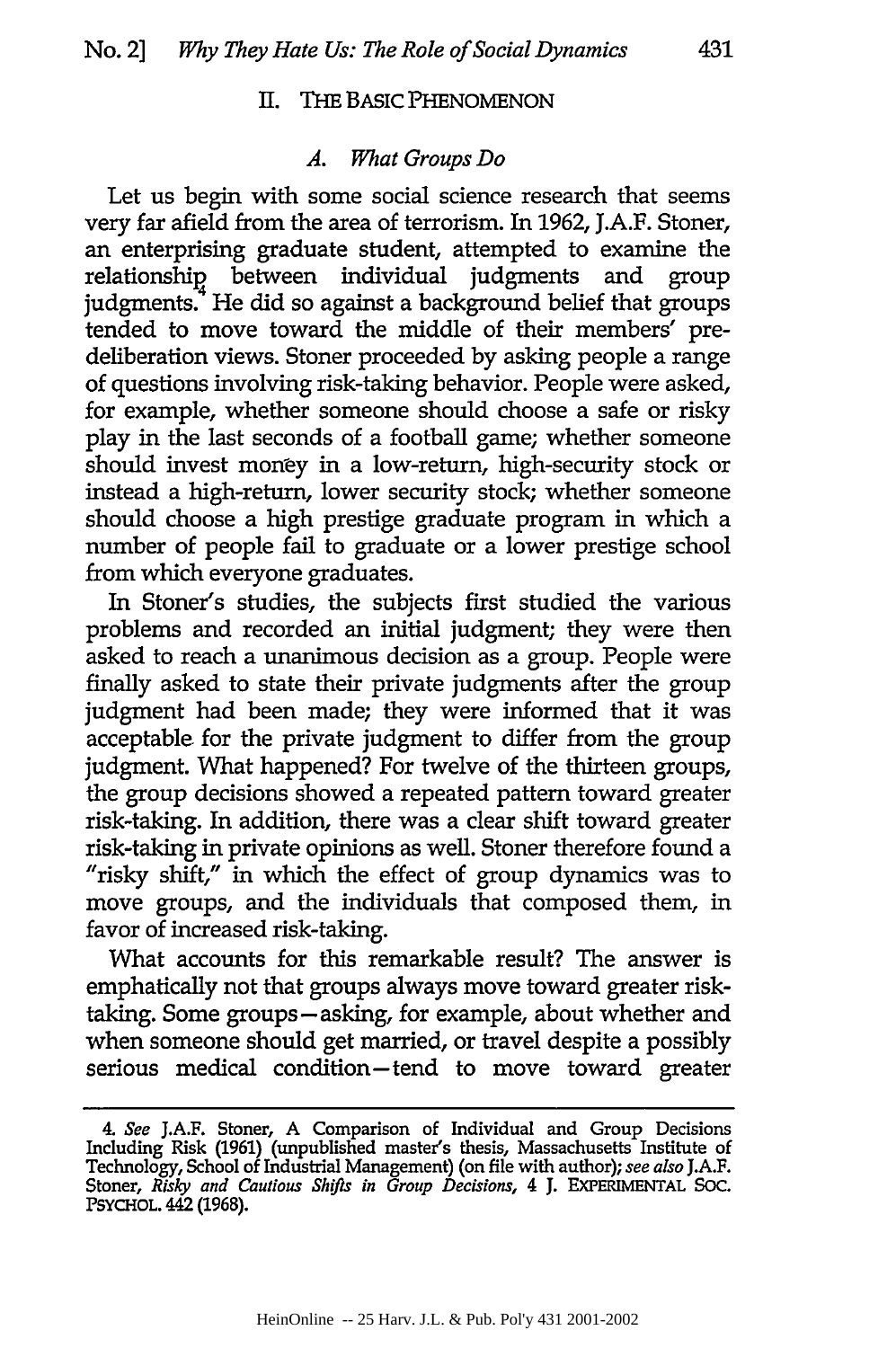caution.<sup>5</sup> Subsequent studies have shown a consistent pattern, one that readily explains Stoner's own findings: deliberating groups tend to move toward a more **• 6** extreme point in line with their pre-deliberation tendencies.<sup>6</sup> If like-minded people are talking with one another, they are likely to end up thinking a more extreme version of what they thought before they started to talk. It follows that, for example, a group of people who tend to approve of an ongoing war effort will, as a result of discussion, become still more enthusiastic about that effort; that people who think that environmentalists are basically right, and that the planet is in serious trouble, will become quite alarmed if they talk mostly with one another; that people who tend to dislike the Rehnquist Court will dislike it quite intensely after talking about it with one another; that people who disapprove of the United States, and are suspicious of its intentions, will increase their disapproval and suspicion if they exchange points of view. Indeed, there is specific evidence of the latter phenomenon among citizens of France. It should be readily apparent that enclaves of people, inclined to terrorist violence, might move sharply in that direction as a consequence of internal deliberations.

Three aggravating factors are of special relevance to the issue of terrorism. First, if members of the group think that they have a shared identity, and a high degree of solidarity, there will be heightened polarization.<sup>8</sup> One reason is that if people feel united by some factor (for example, politics or necessity), internal dissent will be dampened. Second, if members of the deliberating group are connected by affective ties, polarization will increase. If they tend to perceive one another as friendly, likable, and similar to them, the size and likelihood of the shift will increase. These points obviously bear on the cult-like

*<sup>5.</sup> See* BROWN, *supra* note 1, at 208-10.

*<sup>6.</sup> See id.* at 200-48.

*<sup>7.</sup> See id.* at 223-24.

<sup>8.</sup> Dominic Abrams et al., *Knowing What To Think By Knowing Who You Are: Self-Categorization and the Nature of Norm Formation, Conformity and Group Polarization,* 29 BRrr. J. Soc. PSYCHOL. **97,116** (1990).

*<sup>9.</sup> See* Brooke Harrington, The Pervasive Effects of Embeddedness in Organizations 24 (2000) (unpublished manuscript, on file with author).

**<sup>10.</sup>** *See* Hermann Brandsttter, *Social Emotions in Discussion Groups, in* DYNAMICS OF GROUP **DECISIONS 93** (Hermann Brandstaitter et al. eds., 1978). In JOHN TURNER Er **AL.,** REDISCOVERING **THE SOCIAL** GROUP: **A** SELF-CATEGORIZATION THEORY 154-59 (1987), Turner and his co-authors argue for a new synthesis, one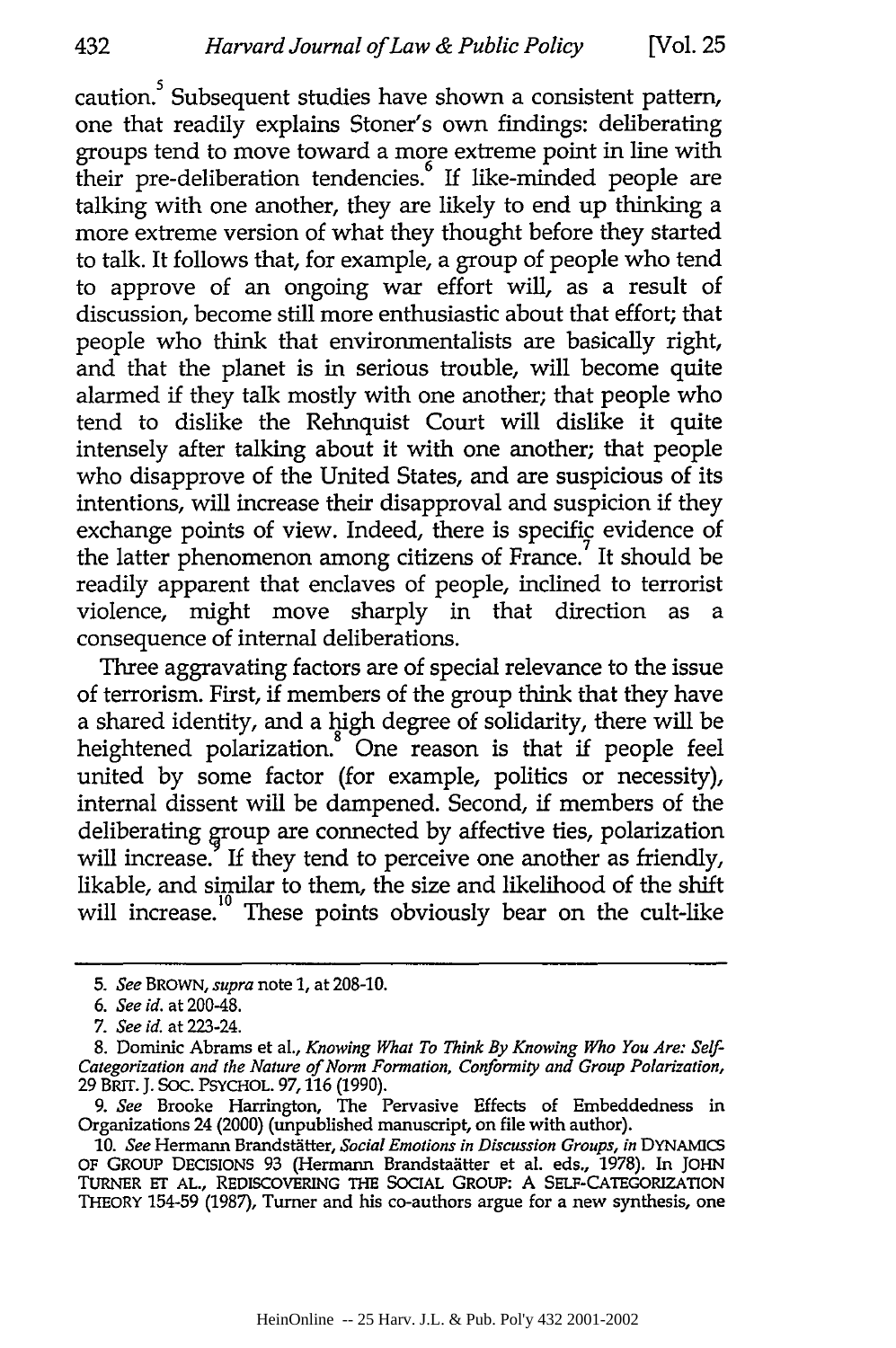features of terrorist organizations, in which shared identity helps fuel movement toward extremes. Third, extremists are especially prone to polarization. When they start out an extreme point, they are likely to go much further in the direction with which they started." Note in this regard that, burglars in a group act more recklessly than they do as individuals.

## *B. Why Polarization?*

What explains these movements? And what explains the aggravating factors? It is tempting to think that conformity plays a large role. Conformity may be at work, but the data make clear that group polarization is not a matter of conformity; people do not simply shift to the mean of their respective initial positions.<sup>13</sup> In fact there are two principal explanations for group polarization, involving two different mechanisms." Each of the mechanisms plays a role in producing group polarization and, as we shall see, each of them plays a role in terrorist organizations.

The first is based on *persuasive arguments.* The simple idea here is that people respond to the arguments made by others, and the "argument pool," in a group with some initial disposition in one direction, will inevitably be skewed toward that disposition. A group whose members tend to think that

**11.** *See id.* at **157-58.**

*12. See* Paul F. Cromwell et al., *Group Effects on Decision-Making by Burglars,* **69** PSYCHOL. REP. 579,586 (1991).

**13.** *See* BROWN, *supra* note **1,** at 207.

that they call "a self-categorization theory of group polarization." *Id.* at 154. In this account, "persuasion is dependent upon self-categorizations which create a common identity within a group," and polarization occurs "because group members adjust their opinion in line with their image of the group position (conform) and more extreme, already polarized, *prototypical* responses determine this **inage."** *Id.* at **156.** The key point here is that when a group is tending in **a** certain direction, the perceived "prototype" is determined **by** where the group **is** leaning, and this is where individuals will shift. *See id.* at **156.** As the authors acknowledge, their account shows "overlap with many aspects of social comparison and persuasive arguments models," *id.* at **158,** and because of the overlap, I do not discuss it as a separate account here. For possible differences in predictions and supporting evidence, see *id.* at **158-70.**

<sup>14.</sup> For a review of the literature, see BROWN, *supra* note **1,** at **210-17;** Daniel J. Isenberg, *Group Polarization: A Critical Review and Meta-Analysis,* 50 J. PERSONALITY **AND** SOC. PSYCHOL. 1141 (1986). For an overview and an attempt to generate a new synthesis, see TURNER **E' AL.,** *supra* note **10,** at 142-70. *See also* Russell Hardin, *The Crippled Epistemology of Extremism, in* POLITICAL EXTREMISM AND RATIONALrIY (Albert Breton et al. eds., forthcoming 2002).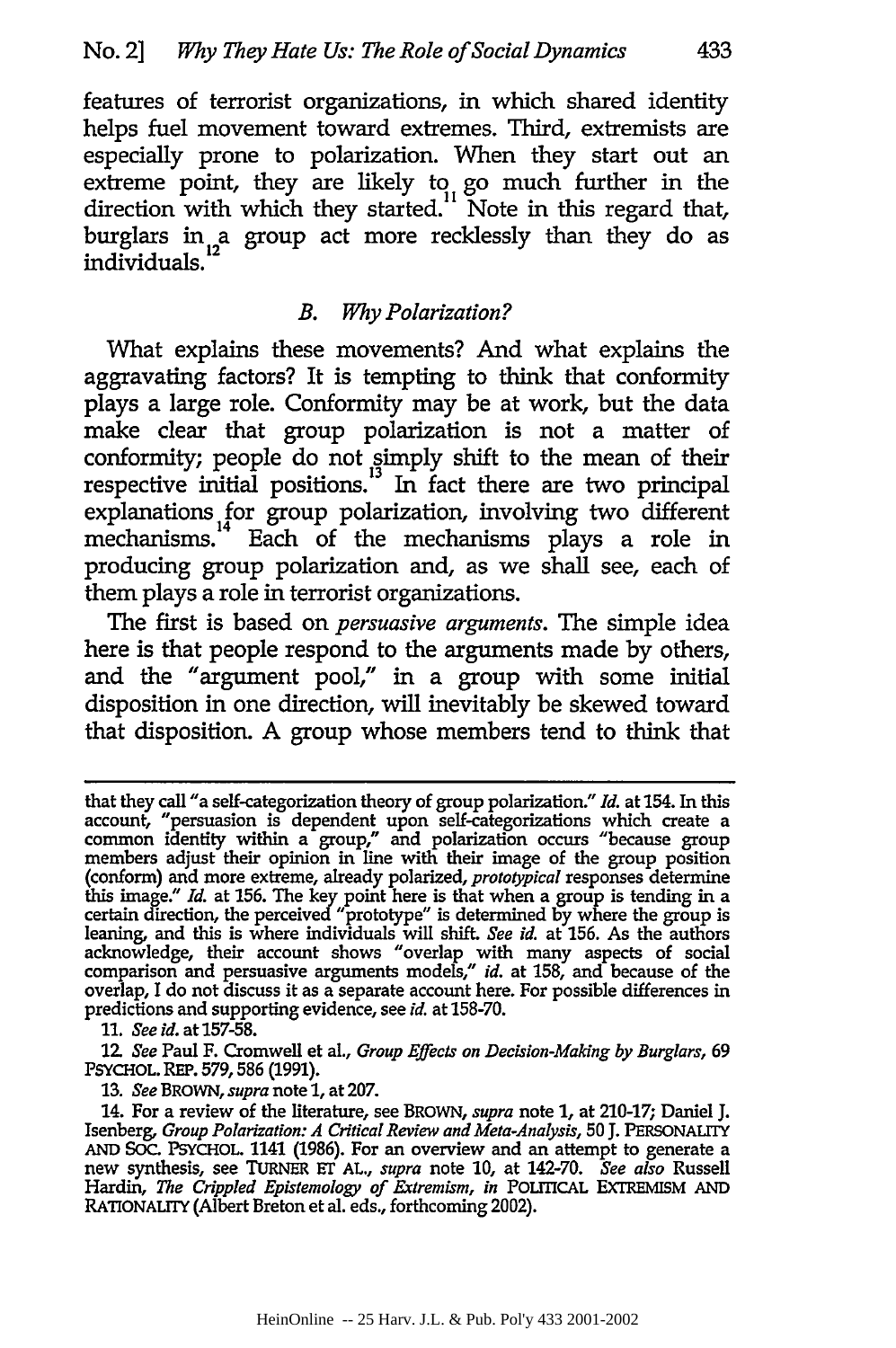the United States is engaged in a general campaign against Islam, or that it seeks to kill and humiliate Muslims as such, will hear many arguments to that effect, and few opposing arguments, simply as a result of the initial distribution of positions within the group. If people are listening, they will have a stronger conviction, in the same direction from which they began, as a result of deliberation. The phenomenon is general. A group whose members tend to oppose affirmative action will hear a large number of arguments in favor of abolishing affirmative action, and a comparatively fewer number of arguments for retaining it. There is considerable empirical support for the view that the argument pool has this kind of effect on individual views.

The second mechanism has to do with *social influence. The* central idea here is that people have a certain conception of themselves and a corresponding sense of how they would like to be perceived by others. Most people like to think of themselves as not identical to but as different from others, but only in the right direction and to the right extent. If you think of yourself as the sort of person who opposes gun control more than most people do (because, hypothetically, you think that you are unusually disposed to reject liberal homilies), you might shift your position once you find yourself in a group that is very strongly opposed to gun control. If you stay where you were, you may seem more favorably disposed toward gun control than most group members, and this may be disconcerting, thus producing a shift. If you are ill-disposed toward the West, and believe that President Bush has imperialistic ambitions, and find yourself in a group with those same beliefs, you might well move toward a more extreme point, simply in order to maintain your preferred relationship to the views of others. Or if you believe that you have a comparatively favorable attitude toward affirmative action, discussion with a group whose members are at least as favorable as you are might well push you in the direction of greater enthusiasm for it. Having heard group members, you might move your stated position, simply in order to maintain a certain self-conception and reputation, as one who likes affirmative action a bit more than most people do. There is

**<sup>15.</sup>** *See* BROWN, *supra* note **1,** at 200-45.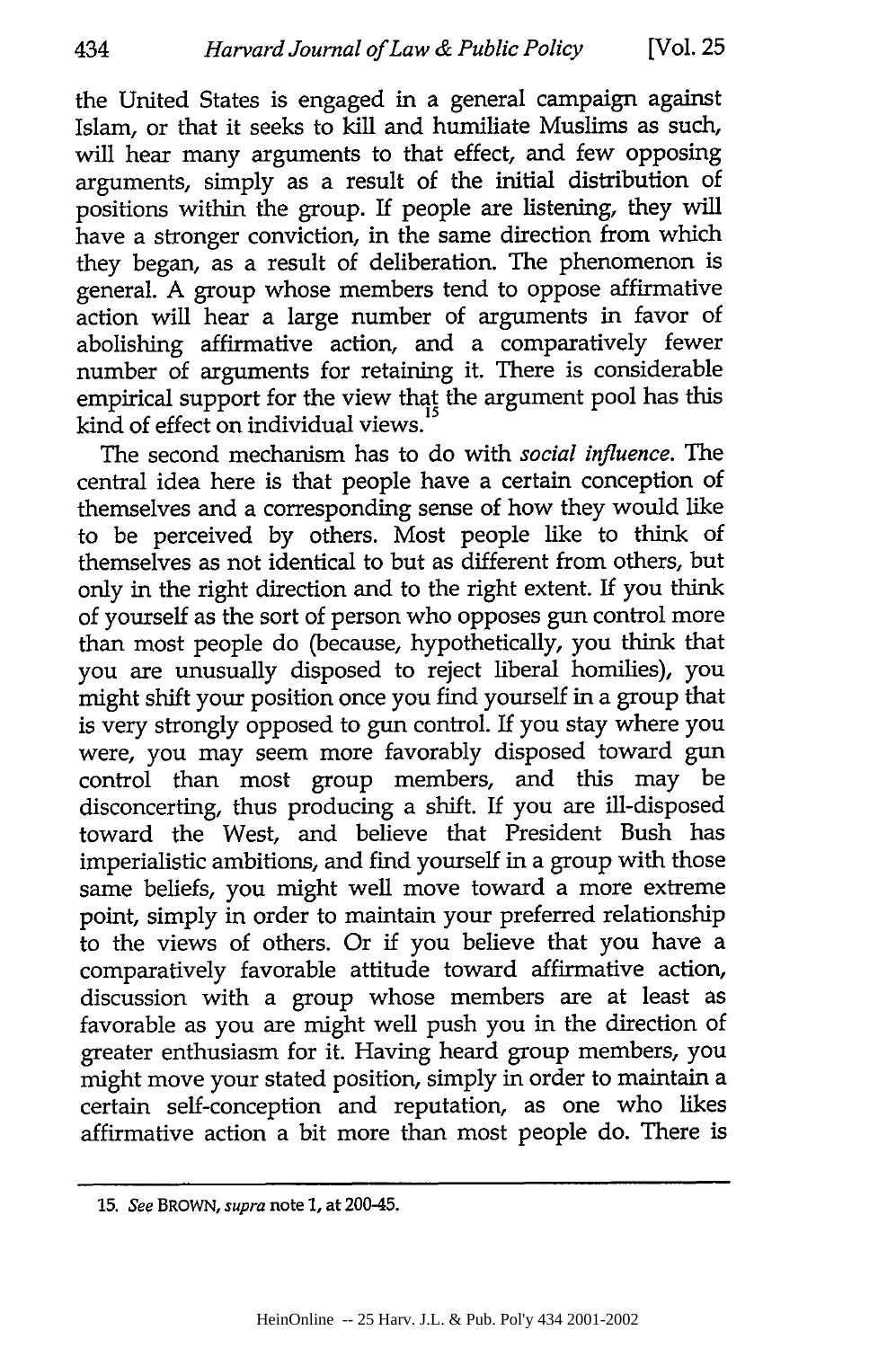evidence that social influence is an independent factor behind group polarization; consider in particular the fact that mere exposure to the views of others can have this effect, even without any discussion at all. **<sup>16</sup>**

There is another point, not stressed in social science research on group polarization, but much bearing on the general phenomenon and in particular on the nature and rise of terrorism. Many people, much of the time, lack full confidence in their views; such people offer a moderate version of their views, for fear of being marginalized or ostracized. Many other people have more confidence than they are willing to show, for fear of being proved foolish; such people moderate their views in public. In either case, group dynamics can push people toward a more extreme position. Moderate skepticism about the problem of global warming might turn into full-blown disbelief, if the moderate skeptic finds himself in a group of people who also tend toward skepticism. I believe that this phenomenon plays an important role in terrorist enclaves, which often involve young men who could not possibly maintain their position if not for the support and encouragement of like-minded others. I now turn to some details.

# III. TERRORIST LEADERS AS POLARIZATION ENTREPRENEURS

Terrorist leaders act as polarization entrepreneurs. They create enclaves of like-minded people. They stifle dissenting views and do not tolerate internal disagreement. They take steps to ensure a high degree of internal solidarity. They restrict the relevant argument pool and take full advantage of reputational forces, above all by using the incentive of group approval. Terrorist acts themselves are motivated by these forces and incentives. Consider, for example, the following account:

Terrorists do not even consider that they may be wrong and that others' views may have some merit... They attribute only evil motives to anyone outside their own group. The... common characteristic of the psychologically motivated terrorist is the pronounced need to belong to a group....

*<sup>16.</sup> See* Allan. I. Teger & Dean G. Pruitt, *Components of Group Risk-Taking, 3* J. **EXwPRENTAL** Soc. PsYCHOL. 202 **(1967).**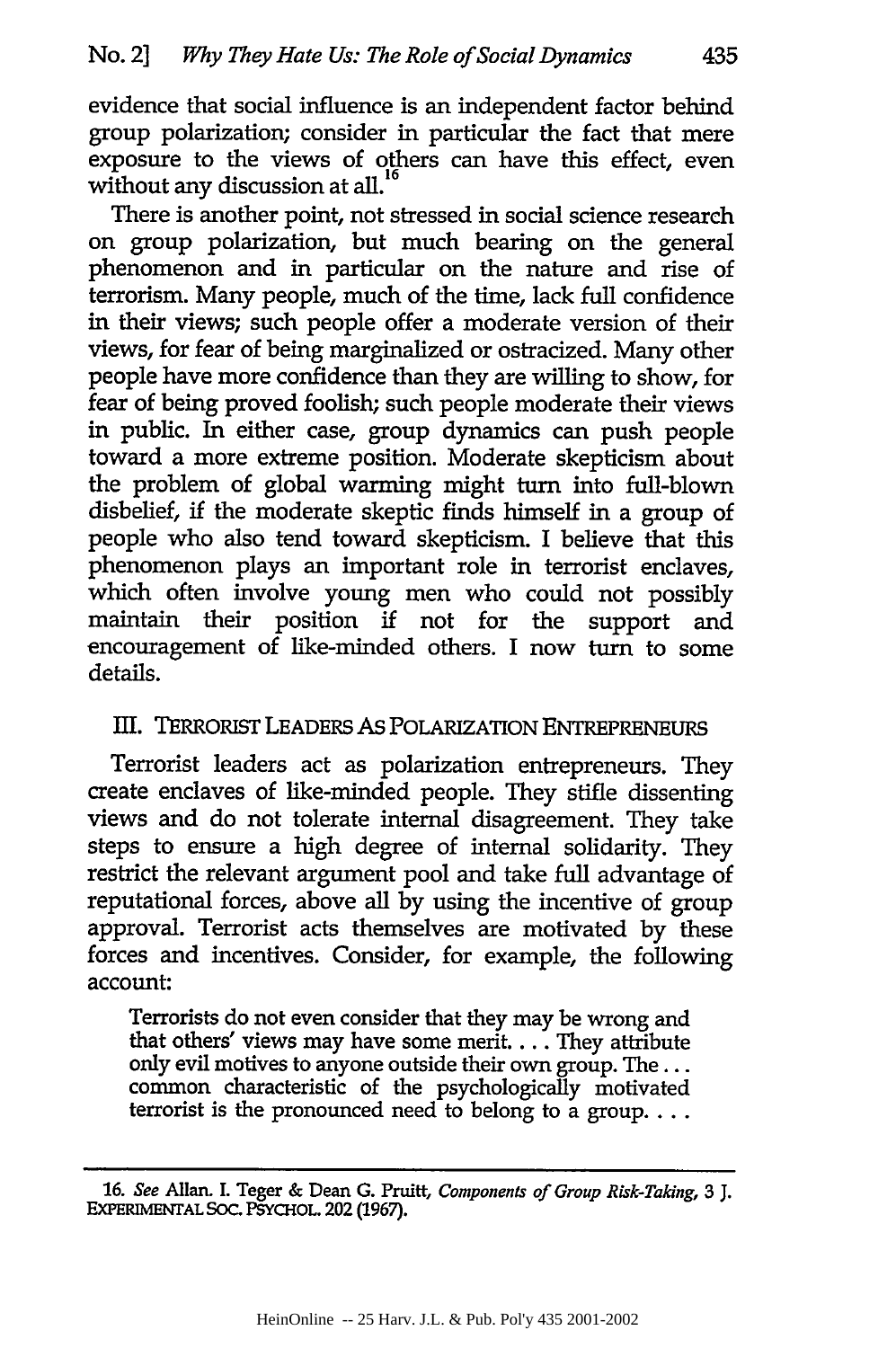Such individuals define their social status **by** group acceptance.

Terrorist groups with strong internal motivations find it necessary to justify the group's existence continuously. A terrorist group must terrorize. As [sic] a minimum, it must commit violent acts to maintain group self-esteem and legitimacy. Thus, terrorists sometimes carry out attacks that are objectively nonproductive or even counterproductive to their announced goal.<sup>17</sup>

In fact, terrorist organizations impose psychological pressures to accelerate the movement in extreme directions. Here too group membership plays a key role:

Another result of psychological motivation is the intensity of group dynamics among terrorists. They tend to demand unanimity and be intolerant of dissent. With the enemy clearly identified and unequivocally evil, pressure to escalate the frequency and intensity of operations is ever present. The need to belong to the group discourages resignations, and the fear of compromise disallows their acceptance. Compromise is rejected, and terrorist groups lean toward maximalist positions. . **.** . In societies in which people identify themselves in terms of group membership (family, clan, tribe), there may, be a willingness to self-sacrifice seldom seen elsewhere.

Training routines specifically reinforce the basic message of solidarity amidst humiliation. Hitler similarly attempted to create group membership, and to fuel movements toward extremes, by stressing the suffering and the humiliation of the German people. This is a characteristic strategy of terrorists of all stripes, for humiliation fuels rage.<sup>19</sup> "Many al-Qaida trainees saw videos.., daily as part of their training routine. Showing hundreds of hours of Muslims in dire straits—Palestinians... Bosnians... Chechens... Iraqi children- [was] all part of al-Qaida's induction strategy." In the particular context of **Al** Qaeda, there is a pervasive effort to link Muslims all over the globe, above all by emphasizing a shared identity, one that

**<sup>17.</sup>** Terrorism Research Center, *The Basics of Terrorism: Part 2: The Terrorists, at* http://www.geocities.com/CapitolHill/2468/bpart2 (Dec. 16, 2001).

**<sup>18.</sup>** *Id.*

**<sup>19.</sup>** On humiliation, see generally **AVISHAI MARGALIT, THE DECENT SOCIETY** (Naomi Goldblum trans., **1996).**

<sup>20.</sup> Giles Foden, *Secrets of a Terror Merchant,* **MELBOURNE AGE,** Sept. 14, 2001, *available at* http://www.theage.com.au/news/world/2001/09/14/FFXIONZFJ RC.html.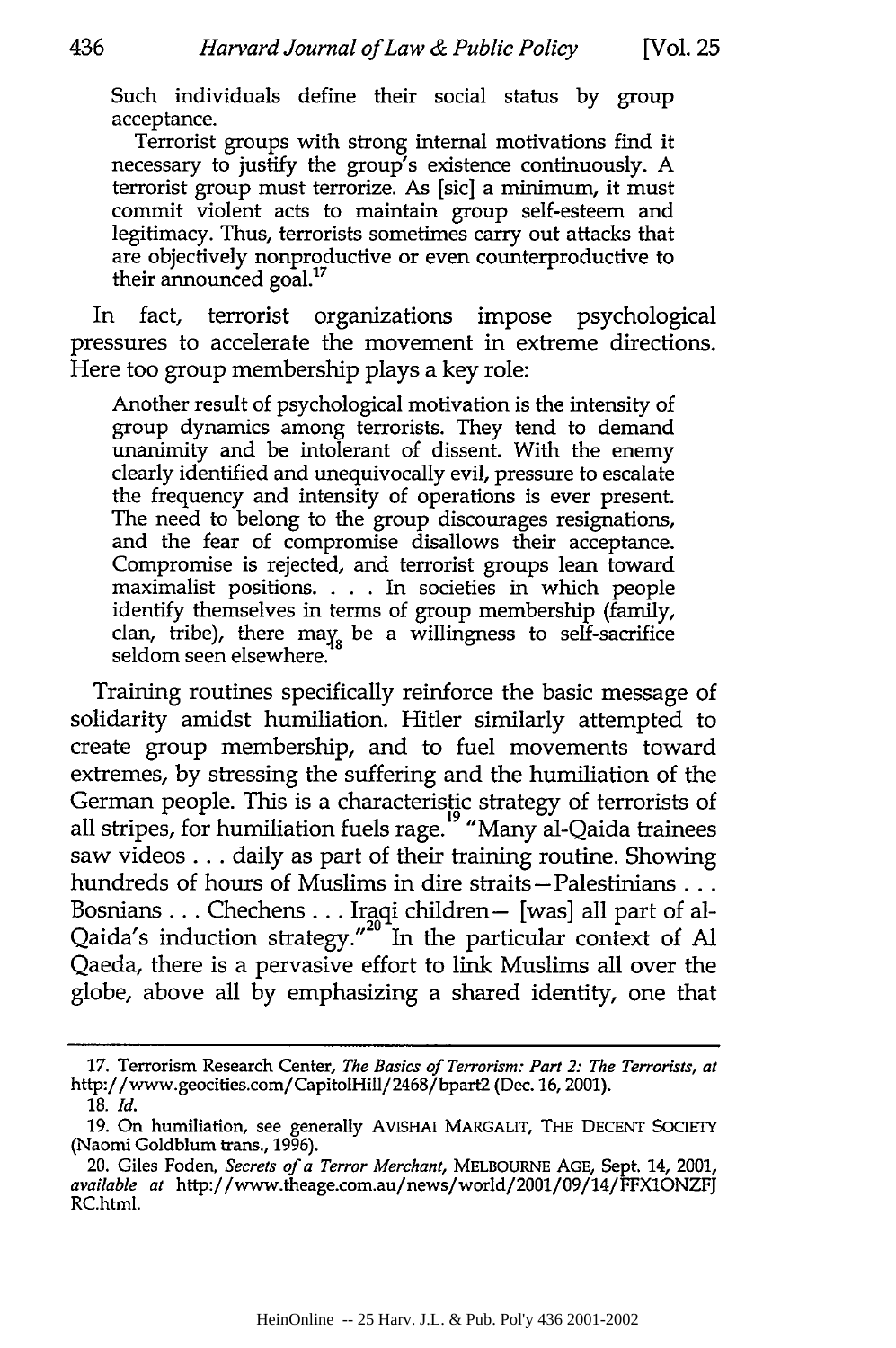includes some and excludes others. Thus Osama bin Laden "appeals to a pervasive sense of humiliation and powerlessness in Islamic countries. Muslims are victims the world over... Bosnia, Somalia, Palestine, Chechnya, and... Saudi Arabia .... [HI]e makes the world **•** simple for people **. .** who **s21** are otherwise confused, and gives them a sense of mission."<sup>21</sup> Hence there are unmistakable cult-like features to the indoctrination effort: "[Tihe military training [in **Al** Qaeda camps] is accompanied by forceful religious indoctrination, with recruits being fed a stream of anti-western propaganda and being incessantly reminded about their duty to perform jihad."<sup>22</sup>

In addition, the **Al** Qaeda terrorists are taught to believe that they are

not alone... but sacrificing themselves as part of a larger group for what they believe is the greater good. [The men are] recruited as teenagers, when self-esteem and separation from family are huge developmental issues. [The indoctrination] involves not only lessons in weaponry but an almost cult-like brainwashing over many months. Among Muslims, the regimen typically includes extended periods of prayer and a distortion of the Koran.

Intense connections are built into the structure: "The structure of **Al** Qaeda, an all-male enterprise... **,** appears to involve small groups of relatively young men who maintain strong bonds with each other, bonds whose intensity is dramatised and heightened by the secrecy demanded by their<br>missions and the danger of their projects."<sup>24</sup>

This discussion, brief as it is, should be sufficient to show the central role of group dynamics in producing terrorists, and indeed in answering the question "why they hate us." Terrorists are made, not born. More particularly, terrorists are made through emphatically social processes. Things could easily be otherwise. With respect to social concern with risks, it is possible to imagine multiple equilibria- different social situations, all of them stable, in which people are concerned

<sup>21.</sup> Jeffrey Bartholet, *Method To the Madness,* NEWSWEEK, Oct. 22,2001, at **55.**

<sup>22.</sup> Stephen Grey **&** Dipesh Gadher, *Inside Bin Laden's Academies of Terror,* SUNDAY TIMES **(LONDON),** Oct. **7,2001,** at **10.**

**<sup>23.</sup>** Margery Eagan, *Attack on America: It Could be the Terrorist Next Door-Zealot Hides Behind His Benign Face,* **BOSTON** HERALD, Sept. **13, 2001,** at 30.

<sup>24.</sup> Vithal **C** Nadkarni, *How to Win Over Foes and Influence Their Minds,* TIMES OF INDIA, Oct. **7,2001,** *available at* 2001 WL **28702843.**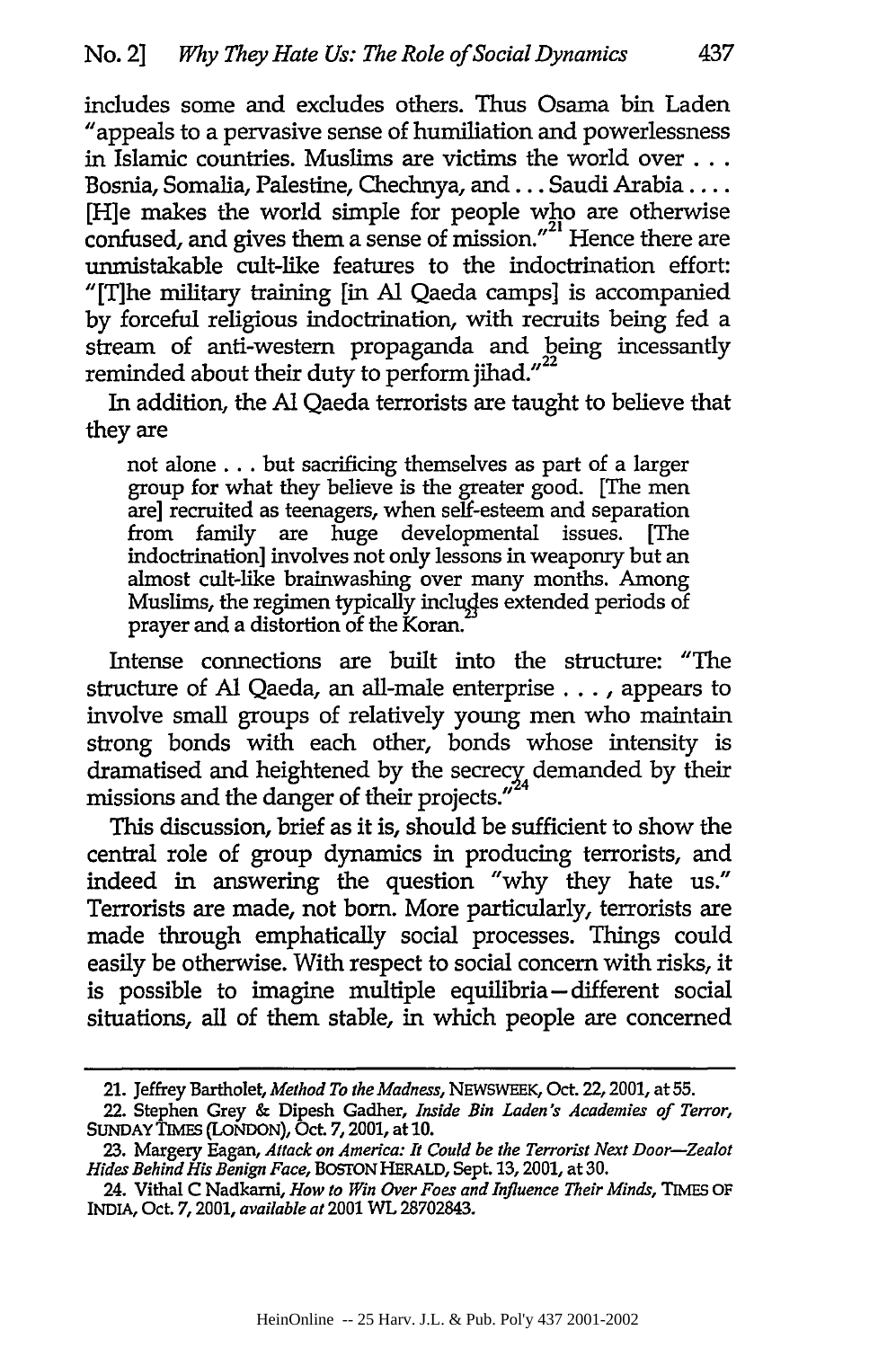with some risks but not others.<sup>25</sup> People in France are not much concerned about nuclear power, which frightens many Americans; people in America are not much concerned about genetically engineered food, which frightens Europeans. Timur Kuran has shown that "ethnification"-close identification with one's ethnic group, in a way that involves hatred of others-is not a matter of history but of current social processes, closely akin to those discussed here.<sup>20</sup> With relatively small changes, a nation that suffers from intense ethnic antagonism could be free from that scourge. So too, I am suggesting, for terrorism. If enclaves of like-minded and susceptible people are an indispensable breeding ground for terrorism, then it is easy to imagine a situation in which nations, not radically different from the way they are today, could be mostly free from terrorist threats.

# IV. IMPLICATIONS AND LESSONS

What are the lessons for policy and for law? The simplest and most important is that if a nation aims to prevent terrorist activities, a good strategy is to prevent the rise of enclaves of like-minded people. Many of those who become involved in terrorist activities could end up doing something else with their lives. Their interest in terrorism comes, in many cases, from an identifiable set of social mechanisms (generally from particular associations). If the relevant associations can be disrupted, terrorism is far less likely to arise.

The second lesson has to do with the idea of "political correctness." That idea is far more interesting than it seems. It is true that some groups of left-leaning intellectuals push one another to extremes, and tow a kind of party line, in part through a limited argument pool, and in part through imposing reputational sanctions on those who disagree, or even ostracizing them. But political correctness is hardly limited to left-leaning intellectuals. It plays a role in groups of all kinds. In its most dangerous forms, it is a critical part of groups that are prone to violence and terrorism, simply because such groups stifle dissent.

<sup>25.</sup> *See* Timur Kuran & Cass R. Sunstein, *Availability Cascades and Risk Regulation,* 51 **STAN.** L. REV. 683,712 (1999).

<sup>26.</sup> *See Kuran, supra* note **3.**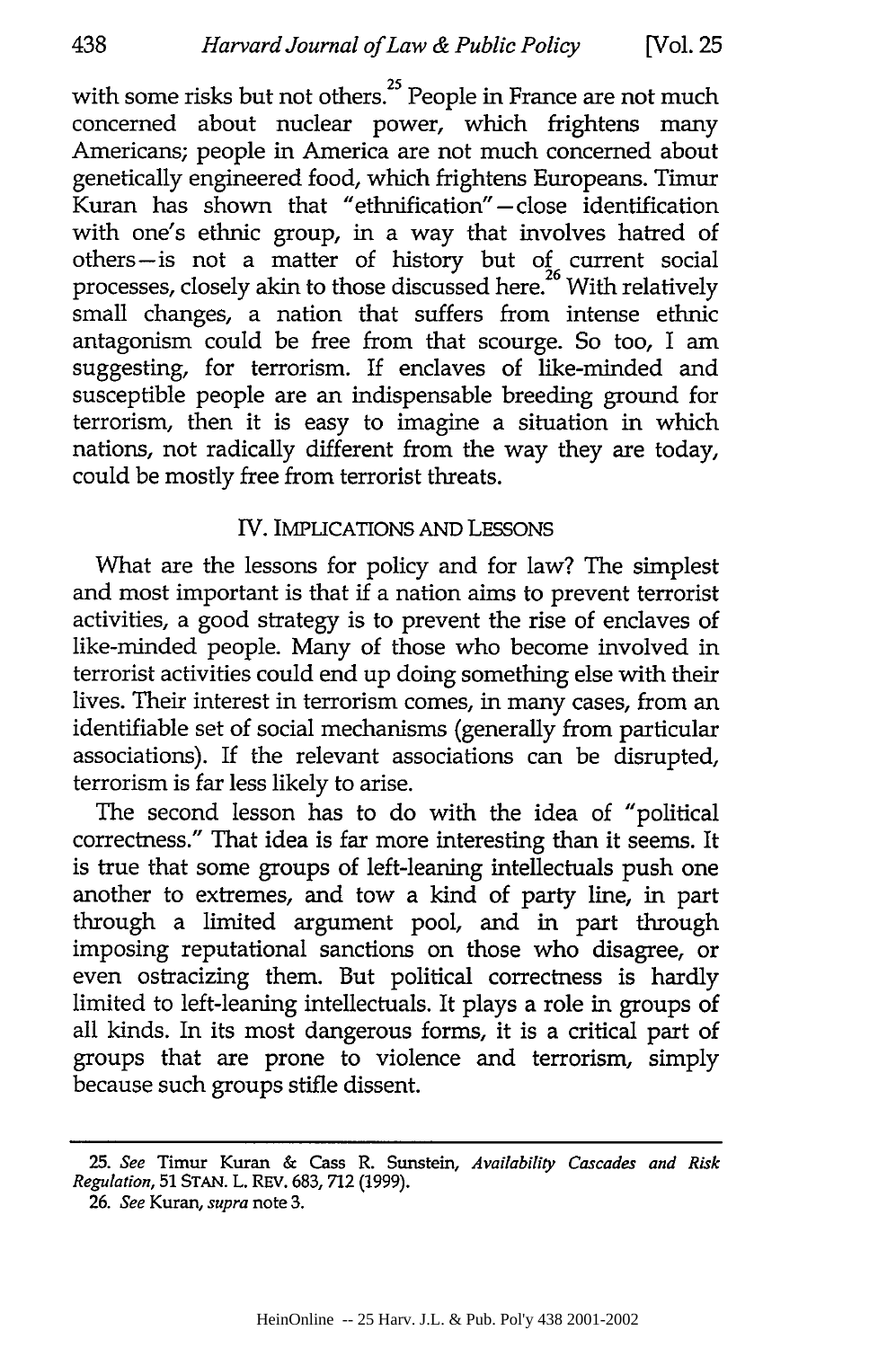The third lesson has to do with the system of checks and balances and even constitutional design. Citizens in democratic nations are hardly immune from the forces discussed here. Within legislatures, civic organizations, and even courts, group polarization might well occur. Nor is this necessarily bad. A movement in a more extreme direction might well be a movement in a better direction. But serious problems can arise when extremism is a product of the mechanisms discussed here, and not of learning through the exchange of diverse opinions. The institutions of checks and balances can be understood as a safeguard against group polarization, simply because those institutions ensure that like-minded people, operating within a single part of government, will not be able to move governmental power in their preferred direction. Consider, for example, the idea of bicameralism and the power of the president to veto legislation; through these routes, it is possible to reduce the risk that government policy will be a product of the forces I have discussed.

The fourth lesson has to do with the treatment of conspiracy, including but not limited to terrorist conspiracies. Why does the law punish conspiracy as a separate offense, independent of the underlying "substantive" crime? It is tempting to think that this kind of "doubling up" is indefensible, a form of overkill. But if the act of conspiring leads people moderately disposed toward criminal behavior to be more than moderately disposed, precisely because they are conspiring together, it makes sense, on grounds of deterrence, to impose independent penalties. Some courts have come close to recognizing this point.<sup>27</sup> The key point is that the act of conspiracy has an independent effect, that of moving people in more extreme directions. The point holds for terrorists as well as for everyone else.

The discussion also offers some lessons about freedom of association in general, showing some of its many complexities. Associational freedom is of course an indispensable part of democracy. No one should deny that point. But when associational freedom is ensured, group polarization will

**<sup>27.</sup>** See Callanan v. United States, 364 U.S. **587,** 593-94 (1961) ("Concerted action **...** decreases the probability that the individuals will depart from their path of criminality."). I am grateful to Dan Kahan for helpful discussion.